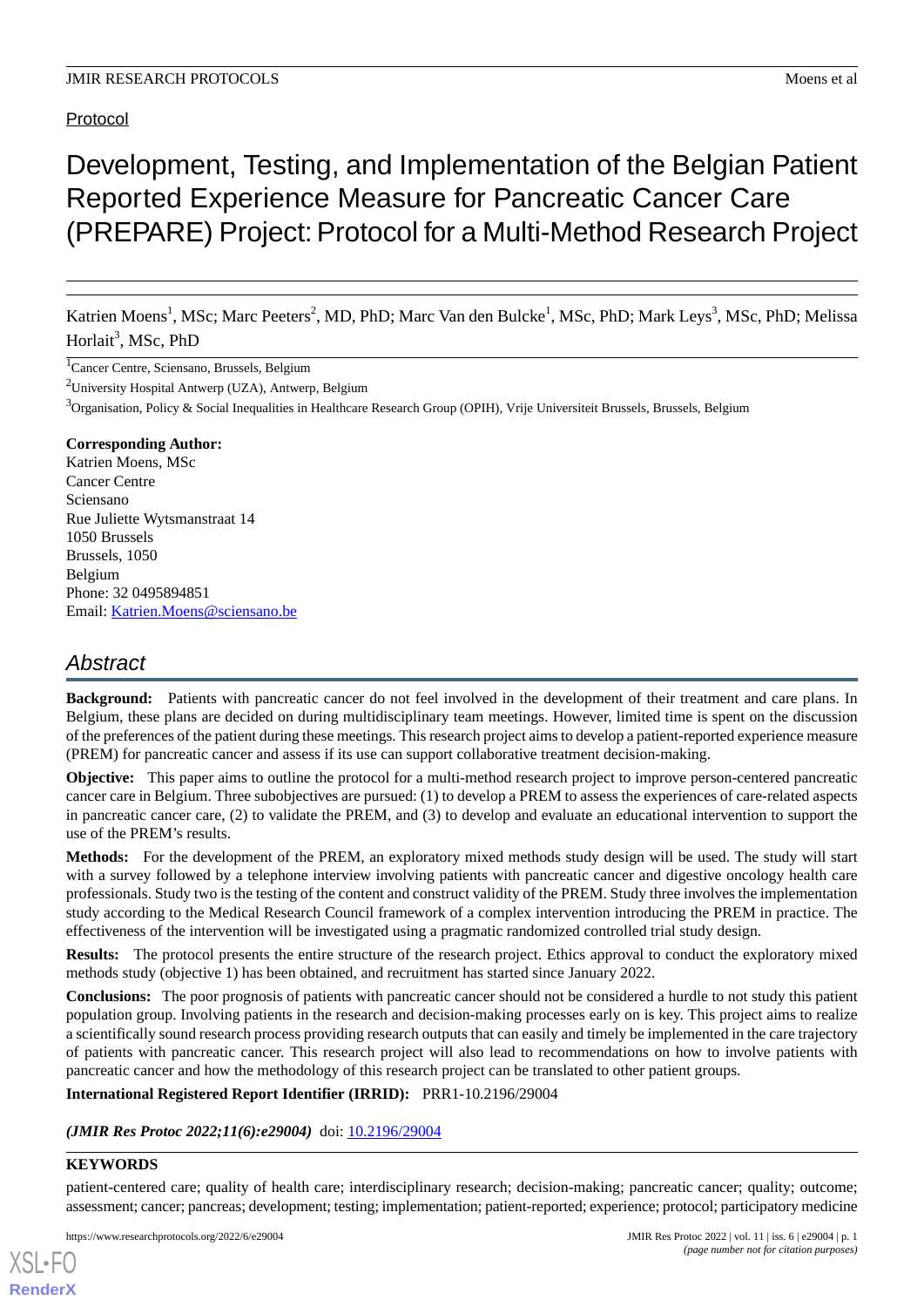# *Introduction*

# **Background**

Consensus grows that patients' needs and experiences should be at the center of quality improvement initiatives. Person-centered care emerges internationally as a key indicator of the quality of (value-based) health care [\[1](#page-5-0)].

Person-centeredness is rooted in the definition of "patient-centeredness." The standard definition of Stewart et al [[2\]](#page-5-1) states that patient-centeredness encompasses six interconnecting dimensions: exploring both the disease and the illness experience, understanding the whole person, finding common ground between the physician and patient, incorporating prevention and health promotion, enhancing the doctor-patient relationship, and "being realistic" about personal limitations and issues such as the availability of time and resources [\[2](#page-5-1)]. High levels of positive patient experiences are associated with higher levels of adherence to recommended prevention or treatment processes, better clinical outcomes, a better patient safety culture within hospitals, and less unnecessary use of health care [[3\]](#page-5-2).

Psychometric solid patient-reported experience measures (PREMs) are used as tools to assess person-centered care [[4\]](#page-5-3). PREMs measure the patient's experiences with health care services based on validated questionnaires. Greenalgh et al [\[5](#page-5-4)] frame the positive influence of well-implemented routinely collected patient-reported measures on patient health outcomes including their effects on doctor-patient communication, monitoring of the treatment response, detection of unrecognized problems, patients'health behavior, and clinician's management of the patient [[5\]](#page-5-4). One other important benefit that PREMs bring along is their ability to enrich the practitioner-patient conversations in various ways; for example, the PREM's results can be used to help support the patients' reflection and expression during consultations [[4\]](#page-5-3).

#### **PREMs in Oncology**

A recent systematic review concludes that oncology PREMs with good psychometric characteristics are lacking; most identified PREMs scored low on reliability, effectiveness, content, and construct validity [\[6](#page-5-5)]. General PREMs for all types of cancer are not recommended. The review argues that the specificity of measures and responsiveness of a PREM can be realized by developing a PREM for a specific type of cancer [[6\]](#page-5-5). In 2019, a British pancreatic cancer survey was developed to measure the needs and experiences of patients with pancreatic cancer and to assess the services provided by the charity Pancreatic Cancer UK [\[7](#page-5-6)]. This survey is used for cross-sectional measurements [[7](#page-5-6)].

Besides methodological issues, the use and impact of PREMs in clinical practice remains relevant. Furthermore, more knowledge grounded in research on how and when to introduce PREMs data during consultations is needed [[4\]](#page-5-3). Some evidence identified critical moderating mechanisms to implement patient-reported data such as providing multiple moments of feedback over a period of time [[8-](#page-5-7)[11\]](#page-5-8); addressing different stakeholders (physicians, nurses, allied health care professionals,

as well as patients) with simple, clear, graphical, and longitudinal meaningful interpretation of the measurement results; providing training for both health care professionals and patients; and offering decision-making aids, clear management plans, and clinical pathways including referrals [[12](#page-5-9)[-14](#page-5-10)]. Hampering factors are classified as people-based barriers, questionnaire-based barriers, and barriers related to access and interpretation of PREMs data.

#### **Rationale for a Pancreatic Cancer PREM**

In 2018, a total of 2024 of the  $70,468$  ( $\sim$ 3%) Belgian people diagnosed with cancer have pancreatic cancer [[15\]](#page-5-11). It ranks as the 10th most common cancer type in Belgium [\[15](#page-5-11)]. Pancreatic cancer is often detected at a late stage frequently combined with metastases or growth in the surrounding tissue [\[16\]](#page-5-12). Only 12.4% of patients live for more than 5 years [\[15](#page-5-11)]. For the majority of patients, the tumor cannot be removed. Palliative treatment with chemotherapy, whether or not supplemented with radiation, is most often considered [[17\]](#page-5-13).

An assessment of the organization of pancreatic cancer treatment and care in Belgium mentioned the lack of concentration of expertise in hospitals to treat and care for patients with pancreatic cancer [\[17](#page-5-13)]. In July 2019, expertise centers were formally recognized for, for example, complex surgical interventions. At the same time, quality indicators to monitor care and treatment were identified: the time between confirmed diagnosis and the start of the treatment; 1-, 3-, and 5-year observed survival; and relative survival. It is essential to also assess patient experiences, but a pancreatic cancer PREM is not yet available in Belgium. A specific instrument measuring the experiences of the patient's entire care trajectory (from diagnosis to follow-up) will support the quality improvement process.

Overall, patients with pancreatic cancer are underrepresented in psychosocial research owing to the limited prognosis of the disease [[7\]](#page-5-6). Patients with pancreatic cancer do not feel involved in the development of their treatment and care plans mainly because they are stressed by the life-threatening nature of their condition [[7](#page-5-6),[18\]](#page-5-14). Nonetheless, this is a population with potentially severe needs [[18\]](#page-5-14). Hence, the specific PREM—the results of which are immediately used to improve care and treatment delivery—could also be highly relevant, additionally for strengthening a team-based approach [\[18](#page-5-14)].

Pancreatic cancer treatment and care requires a multidisciplinary collaboration including professionals directly involved with the care of patients with pancreatic cancer such as digestive oncologists, nutritionists, psychologists, (digestive) oncology nurses, social assistants, physiotherapists, and occupational therapists [[17\]](#page-5-13). Timely and appropriate care can only be delivered when these health care professionals work as a multidisciplinary team [[17\]](#page-5-13).

A multidisciplinary team is defined as two or more health care professionals interacting in a dynamic and flexible way working toward collectively agreed goals [[19\]](#page-6-0). An often used tool to coordinate activities and decision-making processes are team meetings [[20\]](#page-6-1). In Belgium, multidisciplinary team meetings in oncology take place in different formats; that is, formally regulated and financed multidisciplinary oncology consultations

 $XSI - F($ **[RenderX](http://www.renderx.com/)**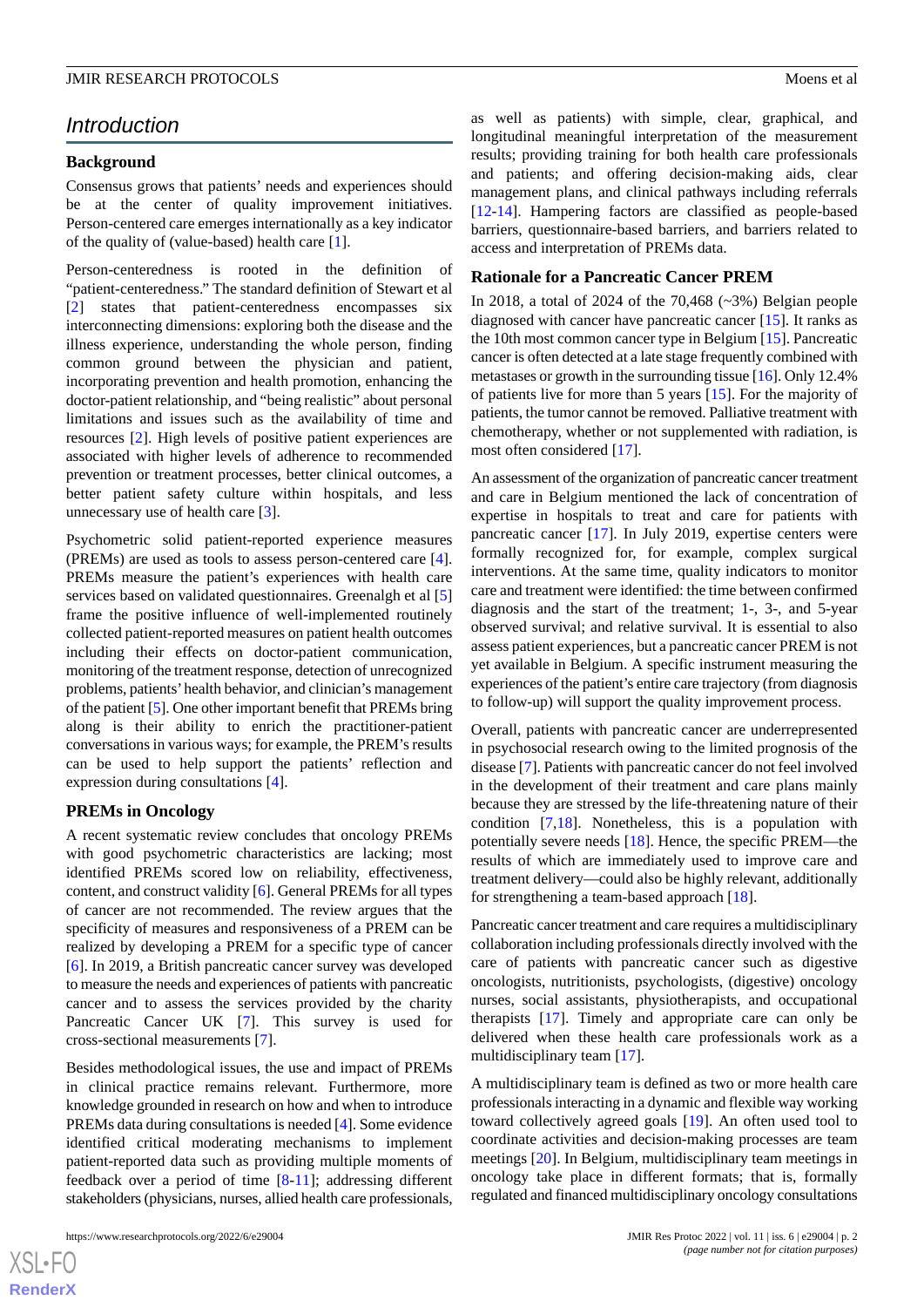(MOCs), patient ward rounds, and ward meetings [\[20](#page-6-1)]. The benefits of multidisciplinary team meetings are well documented; for example, their ability to realize better team performance after case discussion being one of them [[21\]](#page-6-2). However, one can question whether these MOCs are truly multidisciplinary, considering all types of patient needs [[21\]](#page-6-2). Notwithstanding, a recent study found that in the context of MOCs, these in fact do not show a true multidisciplinary character [\[20](#page-6-1)]. This has mainly to do with physicians taking the upper hand during MOCs, mostly discussing biomedical information leaving nurses and psychologists with limited time to exchange information related to patient preferences and psychosocial aspects. This negatively impacts the implementation of treatment recommendations; for example, making nonholistic treatment recommendations [\[22](#page-6-3)[,23](#page-6-4)]. Horlait et al [\[20](#page-6-1)] argue that the findings of their study can be used as a basis to design and implement interventions aiming to reinforce the inclusion of psychosocial information and patient preferences during MOCs [[20\]](#page-6-1). This research project takes this recommendation on board, aiming to study if, for example, an intervention entailing the inclusion of PREM results during MOCs or other consultation settings can improve the delivery of person-centered pancreatic cancer care.

# **Study Purpose**

Within this research project, three subobjectives are pursued:

- 1. To develop a PREM measuring the experiences of care-related aspects in pancreatic cancer care;
- 2. To validate the PREM; and
- 3. To develop and evaluate an (educational) intervention to support the use of the PREM results in clinical multidisciplinary practice.

# *Methods*

#### **Design**

This study is based on a multi-method approach combining qualitative and quantitative research methodologies. Three sequential studies are planned where the results of a step feeds into the next substudy.

#### **Objective 1: Development of the PREM**

An exploratory mixed methods study design will be used to accomplish objective 1. The development of the PREM items starts with a systematic exploration of opinions on items to take into account by (a) patients with pancreatic cancer and their relatives and (b) health care professionals working in digestive oncology. The study will start with a (quantitative) survey followed by a (qualitative) telephone interview study. This latter strategy proved to be effective in other studies [\[4\]](#page-5-3).

In the survey, respondents will be asked to assess the relevance of a list of items to include in the PREM using a Likert-based scale from 1=Very Important to 5=Very Unimportant. These items are extracted from the literature and the evidence with regard to needs and experiences of patients with pancreatic cancer. This survey will be piloted first to make sure that all items and the information in the supporting documents are well understood. Participants of the survey will be asked if they want

 $XS$  • FC **[RenderX](http://www.renderx.com/)** to take part in a follow-up telephone interview, seeking more qualitative in-depth information about their vision on the importance of measuring patient experiences, which factors could influence this process, how and in which consultation setting these PREM results should be used, and on which time points PREM completions should be scheduled. The interviews will be semistructured, leaving sufficient leeway and flexibility to adapt to participants' contribution, but structured by means of an interview guide topic list. These topics are also extracted from the evidence regarding barriers and facilitators when implementing the PREM's results. The topic list will also be piloted first. The number of interviews will be defined by principles of saturation; that is, the moment on which no new data will be generated [[24\]](#page-6-5).

Respondents will be recruited via all Belgian digestive oncologists who treat patients with pancreatic cancer and who are in charge of multidisciplinary health care provision. These oncologists will receive an email asking to participate in the study and to help with the recruitment forwarding this call for participation to other digestive oncology health care professionals and patients with pancreatic cancer.

The data from the surveys will be descriptively analyzed, and an item will be included in the PREM if at least 75% of the respondents gave it an average rating of 2 or less on the Likert scale of importance. This 75% consensus determination is based on the recommendation of Keeney et al [[25](#page-6-6)]. The list of domains that will eventually be consented on will then be reformulated to items for the PREM. These are then further evaluated in the validation study. The aim is to have at least 100 participants, which is a number suggested in the study by Boulkedid et al  $[26]$  $[26]$  to make sure a solid consent is realized  $[26]$ .

The qualitative data generated via follow-up telephone interviews will be thematically analyzed using a grounded theory approach in which the principles of inductive reasoning will be applied, resulting in labels supported by quotes of the interviews [[27\]](#page-6-8). This methodology allows us to analyze in a descriptive, explorative, and detailed way focusing on different research questions at the same time. The same analysis will be performed by two researchers; that is, investigator triangulation will be realized to reduce researcher's bias when looking at the same data and when defining the themes [[28\]](#page-6-9). The results of this qualitative analysis will provide input for the implementation intervention that will be developed, piloted, and tested as part of objective 3. All these data will be anonymized, and possible respondent-identifying information will be deleted from the interview transcripts. The audio files will be stored on a password-protected server.

#### **Objective 2: Validation of the PREM**

Validation of the PREM will take place in several steps. The *content validity* of the PREM will be tested through focus groups (maximum of 7 persons per focus group) or individual interviews with patients with pancreatic cancer. They will be asked to assess the items in terms of the formulation or chosen terminology, the response scale, and the relevance of each item. After this, the stability of the items will be examined by means of a test-retest of the PREM. This involves a limited number of patients with pancreatic cancer, who will be asked to complete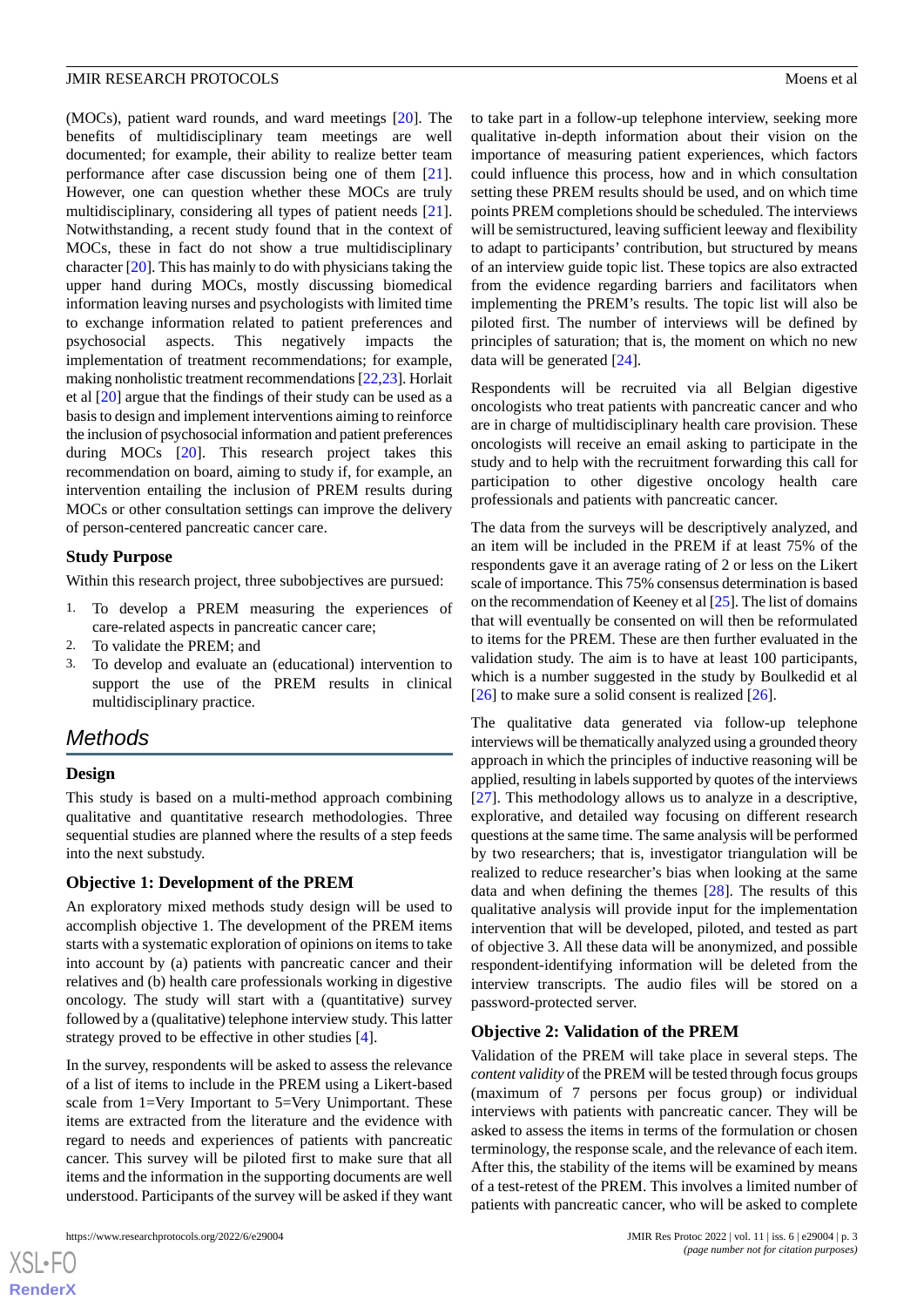the survey presenting the PREM on two different time points. The construct validity will be tested on the PREM data set that will be generated via the PrCT (see objective 3) and by means of an exploratory factor analysis (EFA) that will be executed on the trial data. This will allow us to investigate how many dimensions can be determined in a construct and it will help to reduce items because items that have no contribution to the factors can be deleted [\[29](#page-6-10)]. Principal components analysis will be the statistical measure used. To be able to perform an EFA, a minimum of 100 patients is necessary [[30\]](#page-6-11).

The COSMIN (COnsensus-based Standards for the selection of health status Measurement INstruments) checklist will be used to assess the methodological quality of the PREM throughout its entire development and validation process [[31\]](#page-6-12). This checklist specifies the standards related to the design of a PREM development study and the nine measurement-related property standards; that is, content validity, structural validity, internal consistency, cross-cultural validity or measurement invariance, reliability, measurement error, criterion validity, hypotheses testing for construct validity, and responsiveness.

# **Objective 3: Testing the Effectiveness of the PREM Implementation Intervention**

The results of the primary inductive analysis of the follow-up telephone interviews will be integrated in the framework of the development of a complex intervention according to the Medical Research Council (MRC) framework realizing a framework analysis. The results of this framework analysis will help identify the key elements for an intervention to implement the PREM. This proposed intervention will be presented to patients with pancreatic cancer and their health care professionals via focus groups aiming to explore its feasibility and to provide consent on the prefinal content of the intervention. Before testing the effectiveness of the PREM implementation intervention using a PrCT study design, a pilot study will be carried out. We chose a PrCT design because we will study the effectiveness of the intervention in a real-world setting or direct practice, and the results will be used to inform treatment effectiveness and health care decisions [\[32](#page-6-13)]. The intervention group will be the consultation setting using PREM results with, for example, facilitating (educational) interventions. The control group involves the standard consultation setting. We will use effectiveness criteria as proposed by Chen et al [[7](#page-5-6)] (the effects it has on the treatment response; the changes to patient health behavior; the changes to clinicians'management of the patient; and the improvement of health outcomes) as well as the experience of the patients.

The PrCT will follow the steps as specified in the Consolidated Standards of Reporting Trials 2010 checklist. This checklist indicates the aspects such as trial objectives, trial design, interventions, outcomes, sample size, randomization, blinding, statistical methods, participant flow, recruitment, baseline data, and numbers analyzed, which will need to be reported when carrying out the trial.

The PREM's implementation intervention will need to be flexible enough to be used and adapted to each specific practice; hence, we can consider it a complex intervention [\[33](#page-6-14)]. In this perspective, we will use the MRC Framework for the development, evaluation, and implementation of complex interventions as our general guidance throughout the research project [\[33](#page-6-14)].

[Figure 1](#page-3-0) below visualizes the different steps within the research project.

<span id="page-3-0"></span>**Figure 1.** Diagrammatic representation of the steps and methods within the Patient Reported Experience Measure for Pancreatic Cancer Care (PREPARE) research project. PrCT: pragmatic randomized controlled trial; PREM: patient-reported experience measure.

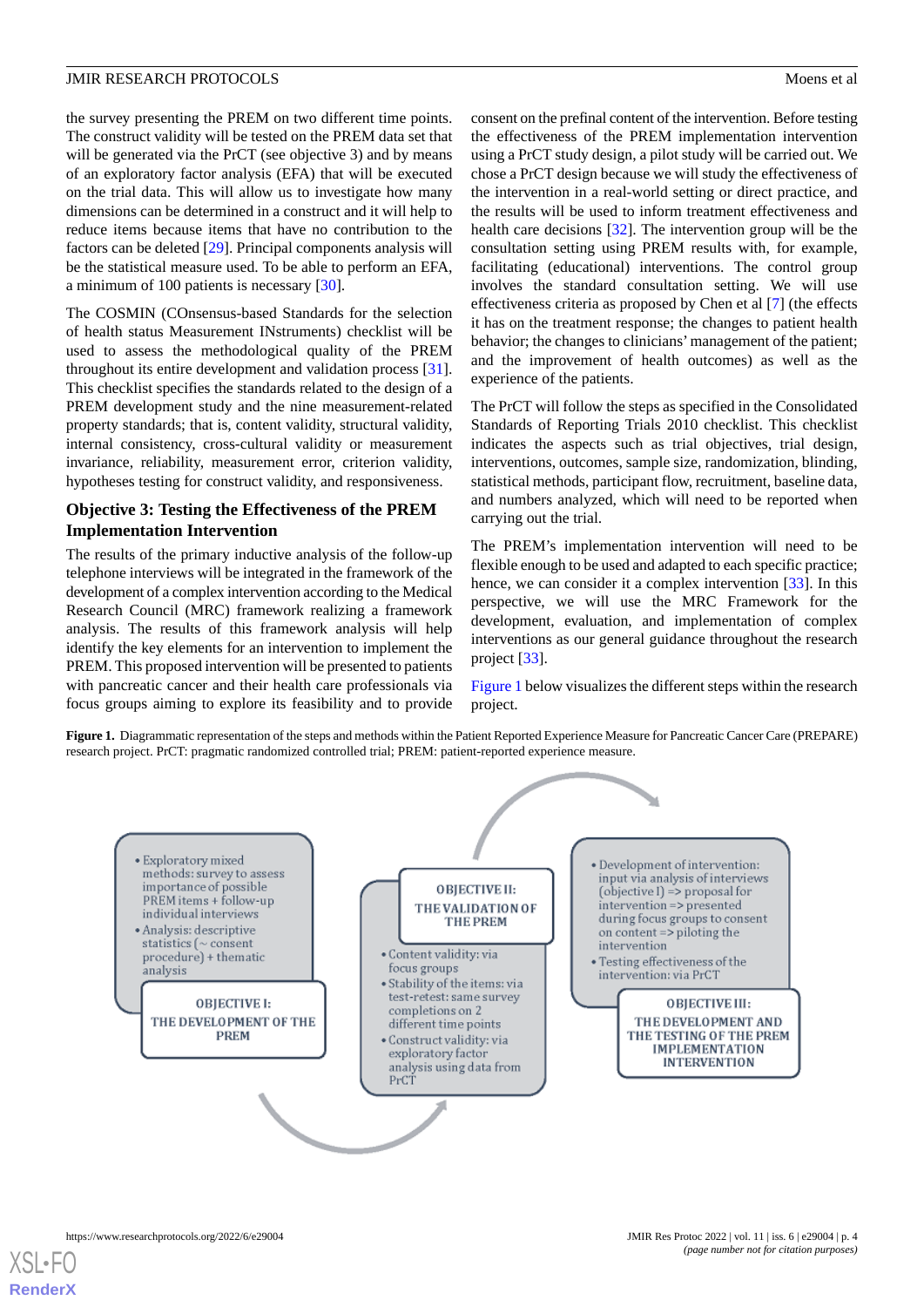# **Ethical Considerations**

Ethics approval to conduct the exploratory mixed methods study (objective 1) has been obtained (B14320200000170) from the Medical Ethics Committee of the University Hospital Brussels that will be the central committee. If necessary additional ethical approval will be obtained from the participating hospitals.

# *Results*

The protocol presents the entire structure of the research project entailing three different studies each feeding into each other. For now, a steering group has been composed with representatives of the Belgian federal government of Public Health and Social Affairs, the National Institute for Sickness and Disability Insurance, the Belgian College of Oncology, Sciensano, two digestive oncology specialists, and the director of the Belgian pancreatic cancer community. This steering group gives direction to the research project and has already met and reviewed the research protocol, the survey and the interview guides that will be used for the study of objective 1. The tools (ie, survey and interview guides) that will be used within study 1 have been piloted in a group of 3 patients with pancreatic cancer and the health care professionals of the steering group. During this pilot, we asked these patients and health care professionals to complete the survey and read through the interview guides. After this, we explored their experiences in reference to the understanding of the items, the length of the survey and guides, and if additions were needed. Recruitment for objective 1 via the recruitment leaflets that were sent via email to the digestive oncologists has started since January 2022.

# *Discussion*

This paper presents a research protocol on the development and implementation of a PREM for patients with pancreatic cancer. Since person-centered care is one of the gold-standard practices, we wanted to understand how this can be strengthened. PREMs are measurement tools to assess the person-centeredness of care delivery. The project aims to study how a dedicated PREM for patients with pancreatic cancer can support collaborative treatment decision-making.

The choice of patients with pancreatic cancer is mainly grounded in the underrepresentation of patients with pancreatic cancer in psychosocial research [\[7](#page-5-6)]. Moreover, patients with pancreatic cancer do not feel involved in the development of their treatment and care plans [[18\]](#page-5-14). The poor prognosis of patients with pancreatic cancer should not be considered a hurdle to study this patient population group. In particular, for this group,

research outputs that can easily and timely be implemented in the care trajectory of patients with pancreatic cancer are needed.

This research project takes place in Belgium where decision-making processes on care and treatment plans take place in different types of multidisciplinary team meetings, but where treatment preferences of the patient are not very well taken up [[20\]](#page-6-1). This observation calls for interventions that support and facilitate the patient's voice during consultations. Moreover, in Belgium, a PREM for pancreatic cancer is not available. Developing a PREM incorporating the experiences of patients with pancreatic cancer adapted to the local context increases the specificity of the measurement tool and consequently its ability to capture the true situation of this patient group. The study is research-oriented but uses iterative involvement cycles of all stakeholders to develop the PREM item list and the intervention. One of the strengths of this research project is the involvement of patients with pancreatic cancer as well as oncology and digestive health care professionals, taking into account and comparing their perspectives. If discrepancies occur, it will provide us insight on aspects that should be considered when developing the implementation plan of the PREM; that is, it will help us assess the feasibility. By involving health care professionals and patients together with their family in the development, validation, and implementation process of the PREM, a common ground for the necessity of patient experience measurements will be achieved. The bottom-up approach to develop an (educational) intervention to introduce PREM results in the collaborative treatment decision-making process also makes the research project vigorous.

To prevent methodological errors, some particular quality control mechanisms and tools are used. These will strengthen the robustness of the research design. Throughout the entire research project, special attention will be paid to pilot the data collection instruments, such as surveys and interview guides, before effectively using them. User-friendliness and unambiguous understanding are aspects that, for example, will be evaluated during the piloting. Impact assessment tools with regard to patient engagement will be used to critically evaluate the way we involved patients and if the predicted aim of their involvement is achieved. The steering group will meet on critical moments throughout the research project to guard if the focus of the research project is retained.

The project will end up with recommendations on how to involve patients with pancreatic cancer in shared decision-making processes, on the international relevance of the findings and on how the methodology used can be translated to other patient groups.

# **Acknowledgments**

This research project is supported by the Belgian federal government of Public Health and Social Affairs, the National Institute for Sickness and Disability Insurance, the College of Oncology and the research group Organization, Policy & Social Inequalities in Healthcare of the Free University Brussels.

The authors would like to thank the members of the Steering Group for their valuable feedback to help finalize the structure for this research project: Maria Goossens, Saskia Van Den Bogaert, Gunther Gijsen, Karen Geboes, and Marleen Wauters.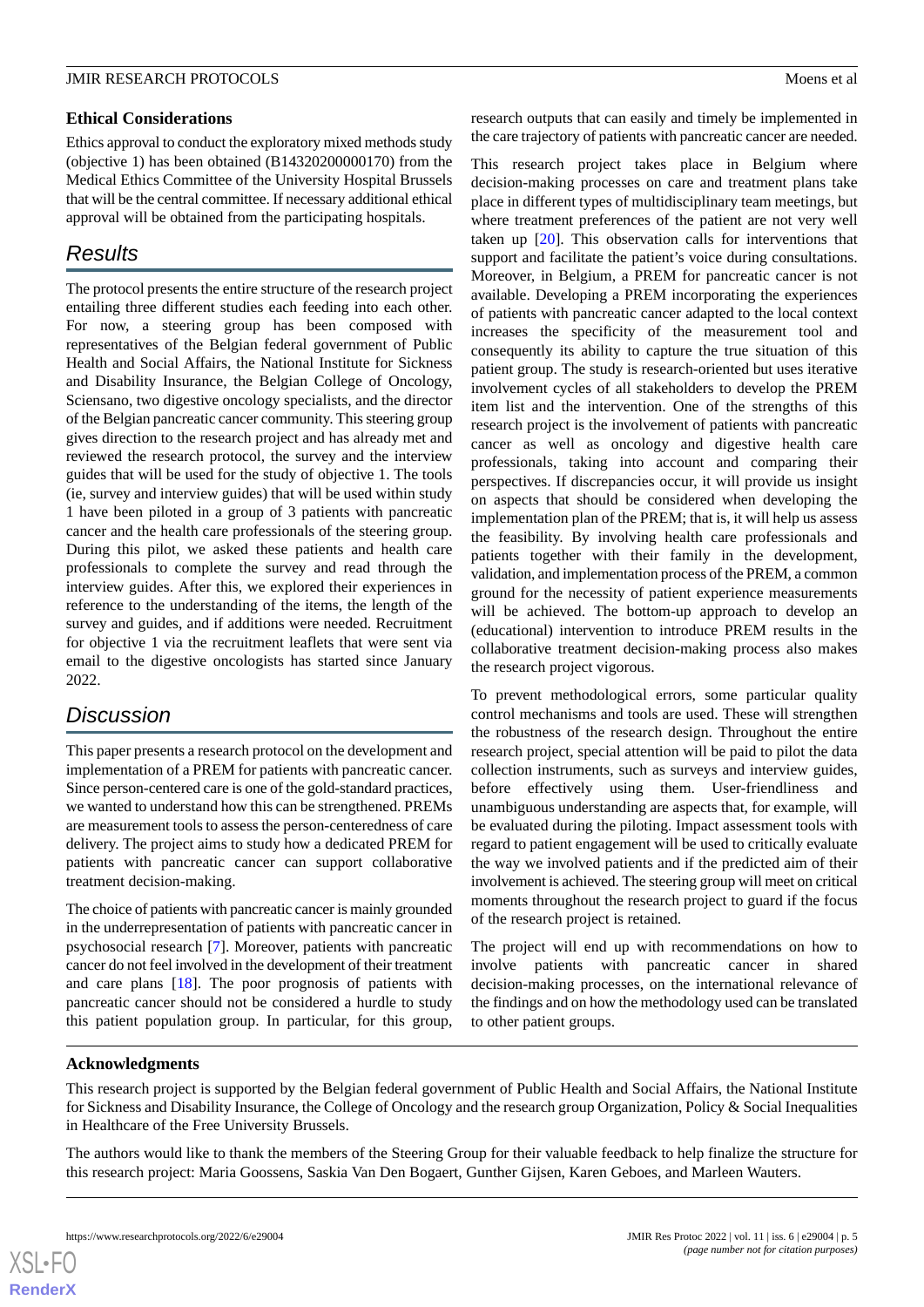# **Data Availability**

The data sets that will be generated during the different studies will be available from the corresponding author on reasonable request.

# **Authors' Contributions**

All authors have read and approved the final manuscript. KM, MH, and ML designed the research project. KM wrote the first draft of the manuscript, and MH, ML, MVdB, and MP contributed to the revisions.

# **Conflicts of Interest**

None declared.

# <span id="page-5-0"></span>**References**

- <span id="page-5-1"></span>1. Schreck S, Wigzell O. Recommendations to OECD ministers of health from the high level reflection group on the future of health statistics: strengthening the international comparison of health system performance through patient-reported indicators. OECD. 2017. URL: [https://www.oecd.org/health/health-systems/](https://www.oecd.org/health/health-systems/Recommendations-from-high-level-reflection-group-on-the-future-of-health-statistics.pdf) [Recommendations-from-high-level-reflection-group-on-the-future-of-health-statistics.pdf](https://www.oecd.org/health/health-systems/Recommendations-from-high-level-reflection-group-on-the-future-of-health-statistics.pdf) [accessed 2022-05-20]
- <span id="page-5-2"></span>2. Illingworth R. Patient-Centredness. In: Brown J, Noble LM, Papageorgiou A, Kidd J, editors. Clinical Communication in Medicine. Hoboken, NJ: John Wiley & Sons; 2015.
- <span id="page-5-3"></span>3. Anhang Price R, Elliott MN, Zaslavsky AM, Hays RD, Lehrman WG, Rybowski L, et al. Examining the role of patient experience surveys in measuring health care quality. Med Care Res Rev 2014 Oct;71(5):522-554 [[FREE Full text](http://europepmc.org/abstract/MED/25027409)] [doi: [10.1177/1077558714541480\]](http://dx.doi.org/10.1177/1077558714541480) [Medline: [25027409\]](http://www.ncbi.nlm.nih.gov/entrez/query.fcgi?cmd=Retrieve&db=PubMed&list_uids=25027409&dopt=Abstract)
- <span id="page-5-4"></span>4. Wheat H, Horrell J, Valderas JM, Close J, Fosh B, Lloyd H. Can practitioners use patient reported measures to enhance person centred coordinated care in practice? A qualitative study. Health Qual Life Outcomes 2018 Dec 04;16(1):223 [\[FREE](https://hqlo.biomedcentral.com/articles/10.1186/s12955-018-1045-1) [Full text\]](https://hqlo.biomedcentral.com/articles/10.1186/s12955-018-1045-1) [doi: [10.1186/s12955-018-1045-1](http://dx.doi.org/10.1186/s12955-018-1045-1)] [Medline: [30509311](http://www.ncbi.nlm.nih.gov/entrez/query.fcgi?cmd=Retrieve&db=PubMed&list_uids=30509311&dopt=Abstract)]
- <span id="page-5-6"></span><span id="page-5-5"></span>5. Greenhalgh J, Long AF, Flynn R. The use of patient reported outcome measures in routine clinical practice: lack of impact or lack of theory? Soc Sci Med 2005 Feb;60(4):833-843. [doi: [10.1016/j.socscimed.2004.06.022\]](http://dx.doi.org/10.1016/j.socscimed.2004.06.022) [Medline: [15571900](http://www.ncbi.nlm.nih.gov/entrez/query.fcgi?cmd=Retrieve&db=PubMed&list_uids=15571900&dopt=Abstract)]
- 6. Saunders C, Carter DJ, Jordan A, Duffield C, Bichel-Findlay J. Cancer patient experience measures: An evidence review. J Psychosoc Oncol 2016;34(3):200-222. [doi: [10.1080/07347332.2016.1157717\]](http://dx.doi.org/10.1080/07347332.2016.1157717) [Medline: [26983680\]](http://www.ncbi.nlm.nih.gov/entrez/query.fcgi?cmd=Retrieve&db=PubMed&list_uids=26983680&dopt=Abstract)
- <span id="page-5-7"></span>7. Watson EK, Brett J, Hay H, Witwicki C, Perris A, Poots AJ, et al. Experiences and supportive care needs of UK patients with pancreatic cancer: a cross-sectional questionnaire survey. BMJ Open 2019 Nov 04;9(11):e032681 [\[FREE Full text\]](https://bmjopen.bmj.com/lookup/pmidlookup?view=long&pmid=31690609) [doi: [10.1136/bmjopen-2019-032681\]](http://dx.doi.org/10.1136/bmjopen-2019-032681) [Medline: [31690609\]](http://www.ncbi.nlm.nih.gov/entrez/query.fcgi?cmd=Retrieve&db=PubMed&list_uids=31690609&dopt=Abstract)
- 8. Velikova G. Use of electronic quality of life applications in cancer research and clinical practice. Expert Rev Pharmacoecon Outcomes Res 2004 Aug;4(4):403-411. [doi: [10.1586/14737167.4.4.403](http://dx.doi.org/10.1586/14737167.4.4.403)] [Medline: [19807299](http://www.ncbi.nlm.nih.gov/entrez/query.fcgi?cmd=Retrieve&db=PubMed&list_uids=19807299&dopt=Abstract)]
- <span id="page-5-8"></span>9. Trowbridge R, Dugan W, Jay SJ, Littrell D, Casebeer LL, Edgerton S, et al. Determining the effectiveness of a clinical-practice intervention in improving the control of pain in outpatients with cancer. Acad Med 1997 Sep;72(9):798-800. [doi: [10.1097/00001888-199709000-00016](http://dx.doi.org/10.1097/00001888-199709000-00016)] [Medline: [9311323](http://www.ncbi.nlm.nih.gov/entrez/query.fcgi?cmd=Retrieve&db=PubMed&list_uids=9311323&dopt=Abstract)]
- <span id="page-5-9"></span>10. Basch E, Iasonos A, Barz A, Culkin A, Kris MG, Artz D, et al. Long-term toxicity monitoring via electronic patient-reported outcomes in patients receiving chemotherapy. J Clin Oncol 2007 Dec 01;25(34):5374-5380. [doi: [10.1200/JCO.2007.11.2243\]](http://dx.doi.org/10.1200/JCO.2007.11.2243) [Medline: [18048818](http://www.ncbi.nlm.nih.gov/entrez/query.fcgi?cmd=Retrieve&db=PubMed&list_uids=18048818&dopt=Abstract)]
- 11. Velikova G, Keding A, Harley C, Cocks K, Booth L, Smith AB, et al. Patients report improvements in continuity of care when quality of life assessments are used routinely in oncology practice: secondary outcomes of a randomised controlled trial. Eur J Cancer 2010 Sep;46(13):2381-2388. [doi: [10.1016/j.ejca.2010.04.030](http://dx.doi.org/10.1016/j.ejca.2010.04.030)] [Medline: [20570138](http://www.ncbi.nlm.nih.gov/entrez/query.fcgi?cmd=Retrieve&db=PubMed&list_uids=20570138&dopt=Abstract)]
- <span id="page-5-11"></span><span id="page-5-10"></span>12. Kornblith AB, Dowell JM, Herndon JE, Engelman BJ, Bauer-Wu S, Small EJ, et al. Telephone monitoring of distress in patients aged 65 years or older with advanced stage cancer: a cancer and leukemia group B study. Cancer 2006 Dec 01;107(11):2706-2714 [[FREE Full text](https://doi.org/10.1002/cncr.22296)] [doi: [10.1002/cncr.22296\]](http://dx.doi.org/10.1002/cncr.22296) [Medline: [17078057\]](http://www.ncbi.nlm.nih.gov/entrez/query.fcgi?cmd=Retrieve&db=PubMed&list_uids=17078057&dopt=Abstract)
- <span id="page-5-12"></span>13. Mark TL, Fortner B, Johnson G. Evaluation of a tablet PC technology to screen and educate oncology patients. Support Care Cancer 2008 Apr;16(4):371-378. [doi: [10.1007/s00520-007-0312-1\]](http://dx.doi.org/10.1007/s00520-007-0312-1) [Medline: [17704955\]](http://www.ncbi.nlm.nih.gov/entrez/query.fcgi?cmd=Retrieve&db=PubMed&list_uids=17704955&dopt=Abstract)
- <span id="page-5-14"></span><span id="page-5-13"></span>14. Carlson LE, Groff SL, Maciejewski O, Bultz BD. Screening for distress in lung and breast cancer outpatients: a randomized controlled trial. J Clin Oncol 2010 Nov 20;28(33):4884-4891. [doi: [10.1200/JCO.2009.27.3698](http://dx.doi.org/10.1200/JCO.2009.27.3698)] [Medline: [20940193](http://www.ncbi.nlm.nih.gov/entrez/query.fcgi?cmd=Retrieve&db=PubMed&list_uids=20940193&dopt=Abstract)]
- 15. Tabellen op jaarbasis. Belgian Cancer Registry. URL: [https://kankerregister.org/Statistieken\\_tabellen\\_jaarbasis](https://kankerregister.org/Statistieken_tabellen_jaarbasis) [accessed] 2022-05-20]
- 16. National Cancer Institute Surveillance, Epidemiology, and End Results Program. URL: [http://seer.cancer.gov/csr/1975\\_2005/](http://seer.cancer.gov/csr/1975_2005/2018) [2018](http://seer.cancer.gov/csr/1975_2005/2018) [accessed 2022-05-20]
- 17. Driouichi F. De casus Inburgering en Nationaliteitswetgeving. Amsterdam: Amsterdam University Press; 2007.
- 18. Ziebland S, Chapple A, Evans J. Barriers to shared decisions in the most serious of cancers: a qualitative study of patients with pancreatic cancer treated in the UK. Health Expect 2015 Dec;18(6):3302-3312 [[FREE Full text](https://doi.org/10.1111/hex.12319)] [doi: [10.1111/hex.12319\]](http://dx.doi.org/10.1111/hex.12319) [Medline: [25496598](http://www.ncbi.nlm.nih.gov/entrez/query.fcgi?cmd=Retrieve&db=PubMed&list_uids=25496598&dopt=Abstract)]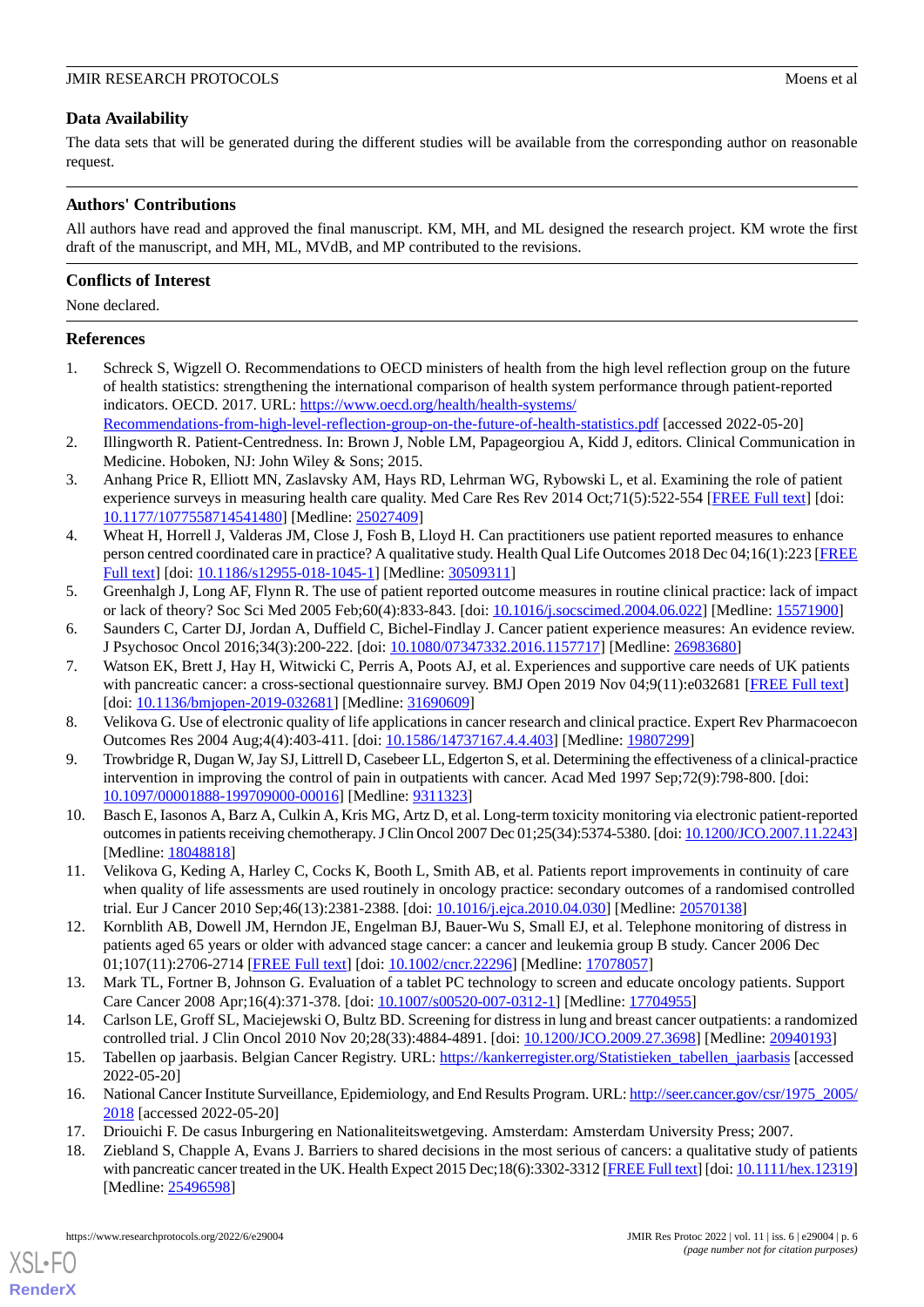- <span id="page-6-0"></span>19. Taplin SH, Weaver S, Chollette V, Marks LB, Jacobs A, Schiff G, et al. Teams and teamwork during a cancer diagnosis: interdependency within and between teams. J Oncol Pract 2015 May;11(3):231-238 [[FREE Full text](http://europepmc.org/abstract/MED/25873059)] [doi: [10.1200/JOP.2014.003376](http://dx.doi.org/10.1200/JOP.2014.003376)] [Medline: [25873059](http://www.ncbi.nlm.nih.gov/entrez/query.fcgi?cmd=Retrieve&db=PubMed&list_uids=25873059&dopt=Abstract)]
- <span id="page-6-1"></span>20. Horlait M, Baes S, Dhaene S, Van Belle S, Leys M. How multidisciplinary are multidisciplinary team meetings in cancer care? An observational study in oncology departments in Flanders, Belgium. J Multidiscip Healthc 2019;12:159-167 [\[FREE](https://dx.doi.org/10.2147/JMDH.S196660) [Full text\]](https://dx.doi.org/10.2147/JMDH.S196660) [doi: [10.2147/JMDH.S196660\]](http://dx.doi.org/10.2147/JMDH.S196660) [Medline: [30863082\]](http://www.ncbi.nlm.nih.gov/entrez/query.fcgi?cmd=Retrieve&db=PubMed&list_uids=30863082&dopt=Abstract)
- <span id="page-6-3"></span><span id="page-6-2"></span>21. Kee F, Owen T, Leathem R. Offering a prognosis in lung cancer: when is a team of experts an expert team? J Epidemiol Community Health 2007 Apr;61(4):308-313 [\[FREE Full text\]](http://europepmc.org/abstract/MED/17372290) [doi: [10.1136/jech.2005.044917\]](http://dx.doi.org/10.1136/jech.2005.044917) [Medline: [17372290\]](http://www.ncbi.nlm.nih.gov/entrez/query.fcgi?cmd=Retrieve&db=PubMed&list_uids=17372290&dopt=Abstract)
- <span id="page-6-4"></span>22. Jalil R, Ahmed M, Green JS, Sevdalis N. Factors that can make an impact on decision-making and decision implementation in cancer multidisciplinary teams: an interview study of the provider perspective. Int J Surg 2013;11(5):389-394 [\[FREE](https://linkinghub.elsevier.com/retrieve/pii/S1743-9191(13)00066-6) [Full text\]](https://linkinghub.elsevier.com/retrieve/pii/S1743-9191(13)00066-6) [doi: [10.1016/j.ijsu.2013.02.026\]](http://dx.doi.org/10.1016/j.ijsu.2013.02.026) [Medline: [23500030](http://www.ncbi.nlm.nih.gov/entrez/query.fcgi?cmd=Retrieve&db=PubMed&list_uids=23500030&dopt=Abstract)]
- <span id="page-6-5"></span>23. Raine R, Xanthopoulou P, Wallace I, Nic A' Bháird C, Lanceley A, Clarke A, et al. Determinants of treatment plan implementation in multidisciplinary team meetings for patients with chronic diseases: a mixed-methods study. BMJ Qual Saf 2014 Oct;23(10):867-876 [[FREE Full text](http://qualitysafety.bmj.com/lookup/pmidlookup?view=long&pmid=24915539)] [doi: [10.1136/bmjqs-2014-002818\]](http://dx.doi.org/10.1136/bmjqs-2014-002818) [Medline: [24915539](http://www.ncbi.nlm.nih.gov/entrez/query.fcgi?cmd=Retrieve&db=PubMed&list_uids=24915539&dopt=Abstract)]
- <span id="page-6-6"></span>24. Faulkner SL, Trotter SP. Data Saturation. In: The International Encyclopedia of Communication Research Methods. Hoboken, NJ: John Wiley & Sons; 2017.
- <span id="page-6-7"></span>25. Keeney S, Hasson F, McKenna H. Consulting the oracle: ten lessons from using the Delphi technique in nursing research. J Adv Nurs 2006 Jan;53(2):205-212. [doi: [10.1111/j.1365-2648.2006.03716.x\]](http://dx.doi.org/10.1111/j.1365-2648.2006.03716.x) [Medline: [16422719](http://www.ncbi.nlm.nih.gov/entrez/query.fcgi?cmd=Retrieve&db=PubMed&list_uids=16422719&dopt=Abstract)]
- <span id="page-6-8"></span>26. Boulkedid R, Abdoul H, Loustau M, Sibony O, Alberti C. Using and reporting the Delphi method for selecting healthcare quality indicators: a systematic review. PLoS One 2011;6(6):e20476 [\[FREE Full text](https://dx.plos.org/10.1371/journal.pone.0020476)] [doi: [10.1371/journal.pone.0020476](http://dx.doi.org/10.1371/journal.pone.0020476)] [Medline: [21694759](http://www.ncbi.nlm.nih.gov/entrez/query.fcgi?cmd=Retrieve&db=PubMed&list_uids=21694759&dopt=Abstract)]
- <span id="page-6-10"></span><span id="page-6-9"></span>27. Braun V, Clarke V. Using thematic analysis in psychology. Qual Res Psychol 2006 Jan;3(2):77-101. [doi: [10.1191/1478088706qp063oa](http://dx.doi.org/10.1191/1478088706qp063oa)]
- <span id="page-6-11"></span>28. Archibald MM. Investigator Triangulation. J Mix Methods Res 2015 Feb 17;10(3):228-250. [doi: [10.1177/1558689815570092\]](http://dx.doi.org/10.1177/1558689815570092)
- <span id="page-6-12"></span>29. de Vet HCW, Terwee CB, Mokkink LB, Knol DL. Measurement in Medicine: A Practical Guide. Cambridge: Cambridge University Press; 2011.
- 30. Kline P. Handbook of Psychological Testing. London: Routledge; 2000.
- <span id="page-6-14"></span><span id="page-6-13"></span>31. Mokkink LB, Terwee CB, Patrick DL, Alonso J, Stratford PW, Knol DL, et al. The COSMIN checklist for assessing the methodological quality of studies on measurement properties of health status measurement instruments: an international Delphi study. Qual Life Res 2010 May;19(4):539-549 [\[FREE Full text](http://europepmc.org/abstract/MED/20169472)] [doi: [10.1007/s11136-010-9606-8\]](http://dx.doi.org/10.1007/s11136-010-9606-8) [Medline: [20169472](http://www.ncbi.nlm.nih.gov/entrez/query.fcgi?cmd=Retrieve&db=PubMed&list_uids=20169472&dopt=Abstract)]
- 32. Gamerman V, Cai T, Elsäßer A. Pragmatic randomized clinical trials: best practices and statistical guidance. Health Serv Outcomes Res Method 2018 Dec 1;19(1):23-35. [doi: [10.1007/s10742-018-0192-5\]](http://dx.doi.org/10.1007/s10742-018-0192-5)
- 33. Craig P, Dieppe P, Macintyre S, Michie S, Nazareth I, Petticrew M, Medical Research Council Guidance. Developing and evaluating complex interventions: the new Medical Research Council guidance. BMJ 2008 Sep 29;337:a1655 [[FREE Full](http://europepmc.org/abstract/MED/18824488) [text](http://europepmc.org/abstract/MED/18824488)] [doi: [10.1136/bmj.a1655](http://dx.doi.org/10.1136/bmj.a1655)] [Medline: [18824488](http://www.ncbi.nlm.nih.gov/entrez/query.fcgi?cmd=Retrieve&db=PubMed&list_uids=18824488&dopt=Abstract)]

# **Abbreviations**

**COSMIN:** COnsensus-based Standards for the selection of health status Measurement INstruments **EFA:** exploratory factor analysis

**MOC:** Multidisciplinary Oncology Consultation

**MRC:** Medical Research Council

**PrCT:** pragmatic randomized controlled trial

**PREM:** patient-reported experience measure

*Edited by T Leung; submitted 22.03.21; peer-reviewed by D Hu, M Thomson; comments to author 14.12.21; revised version received 30.03.22; accepted 28.04.22; published 06.06.22*

*Please cite as:*

*Moens K, Peeters M, Van den Bulcke M, Leys M, Horlait M Development, Testing, and Implementation of the Belgian Patient Reported Experience Measure for Pancreatic Cancer Care (PREPARE) Project: Protocol for a Multi-Method Research Project JMIR Res Protoc 2022;11(6):e29004 URL: <https://www.researchprotocols.org/2022/6/e29004> doi: [10.2196/29004](http://dx.doi.org/10.2196/29004) PMID:*